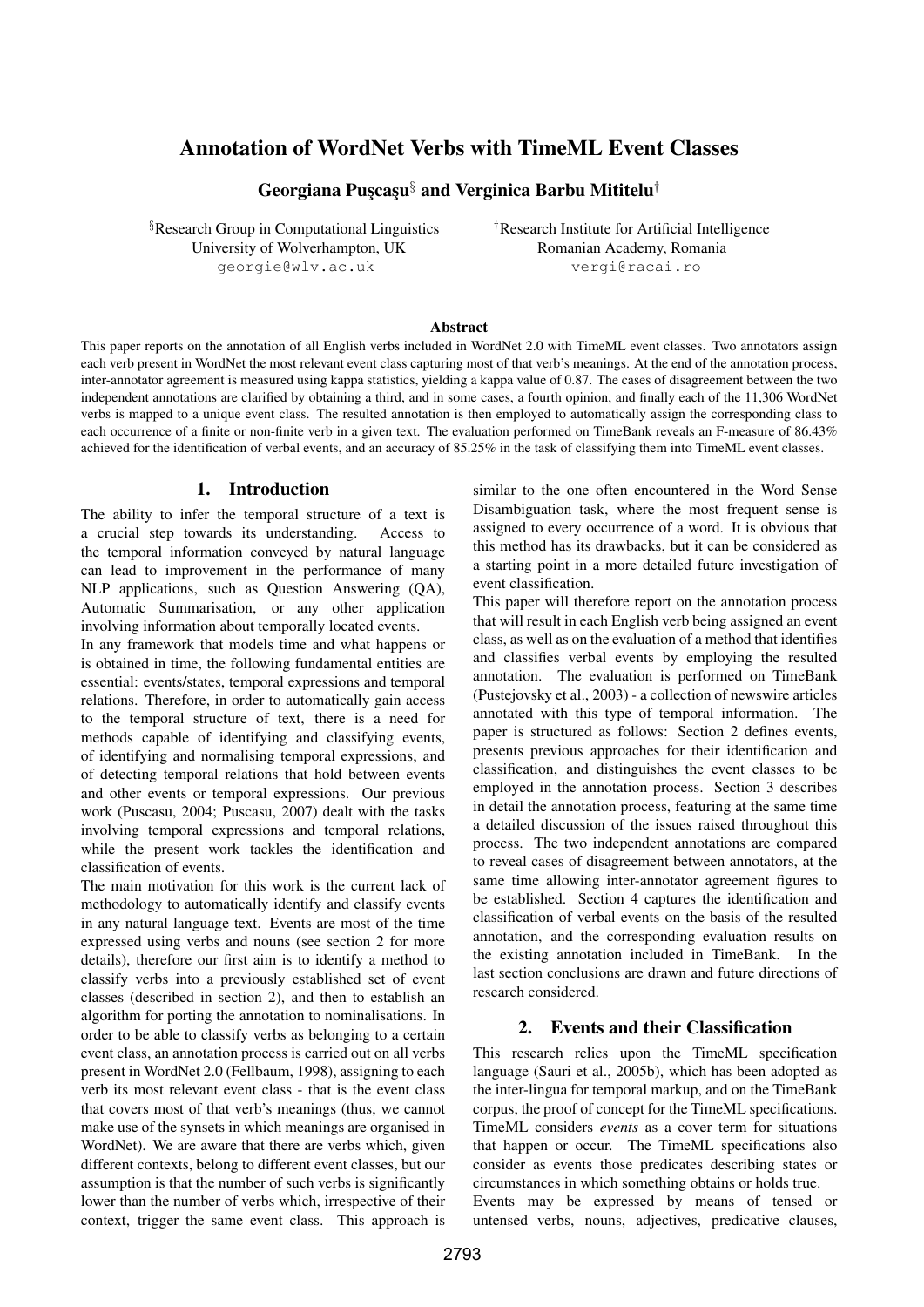or prepositional phrases, but, for a simplification of the annotation process, TimeML has imposed certain rules in order to select the word or group of words to be annotated as events by applying the test of headedness. By looking only at the words annotated according to these rules, statistics extracted from TimeBank reveal that the annotated extent of an event is in 64.5% of the times a verb, in 28% of the cases a noun, 3.4% of events are adjectives, 0.3% prepositions, while 3.8% are assigned a part-of-speech category called OTHER (these events are, in most cases, numeric expressions or adverbs).

Since verbal events are most frequently encountered in text, we have chosen as a target for the present study the identification and classification of events expressed by means of verbs, also aiming in the future to transfer the methodology to nominalisations.

In trying to identify events, one existing approach is to consider all verbs events, with the exception of the verb "to be" and of several other forms of generics (Harabagiu and Bejan, 2006), while another approach, besides this restricted set of verbs, also considers as events certain nouns and the adjectives annotated as such in TimeBank (Sauri et al., 2005a). Other domain independent approaches consider as an event a text unit, at a coarser-grained scale the sentence (Hitzeman et al., 1995), and at a finergrained scale the clause (Mani and Shiffman, 2004). The method employed so far by other researchers in classifying events into event classes is very preliminary, tagging events with the class that was most frequently assigned to them in TimeBank (Sauri et al., 2005a). This method obviously does not cater for verbs, nouns or adjectives not included in TimeBank and this is where our annotation and methodology brings a novel contribution by offering the research community a reliable method to identify and classify events in any natural language text.

Our idea is to annotate each English verb present in WordNet with an event class, annotation which aims not only to be useful to the research community in the assignment of an event class to a given verb, but also to be a starting point that can afterwards be refined by going at the verb sense level, or transferred to other languages using the WordNet ILI (Inter-Lingual Index) alignment.

Since our target is to obtain a tool capable of annotating any text with TimeML compliant temporal information, the event classes defined by TimeML were considered as the starting point in our investigation. These classes are:

- REPORTING: these events describe the action of a person or an organisation declaring, narrating or informing about an event, so their function is to associate the source of information with the reported event;
- PERCEPTION: this class includes events involving the physical perception of another event;
- ASPECTUAL: these events capture the aspectual predication on different facets of another event's history: initiation, reinitiation, termination, culmination, continuation;
- I ACTION: an intensional action event introduces an event argument describing an action or situation from

which we can infer something given its relation with the I ACTION event;

- I STATE: this class contains states that refer to alternative or possible worlds;
- STATE: states are circumstances in which something holds true;
- OCCURRENCE: an occurrence event is defined as something that happens or occurs in the world.

An analysis of these event classes and of the annotated corpus reveals many annotation inconsistencies, in the sense that the same verb in very similar contexts is annotated with different classes (for example the verb *launch* in the context *launch the offer* is in one case annotated with the class OCCURRENCE, and in the other case with I ACTION). Even the official interannotator agreement figures for TimeBank reveal many inconsistencies, the inter-annotator agreement for the event class being 0.77. This figure also illustrates the fact that event annotation is not a trivial task, not even for humans. The classes OCCURRENCE and I ACTION both include situations that happen, occur or involve change, the only difference between them being the fact that the I ACTION event has an event argument, while the OCCURRENCE event does not. The same applies to the classes STATE and I STATE. In order to make the human annotation process easier, and the targeted automatic annotation process doable for an automatic tool, we decided to reduce the set of event classes by merging the OCCURRENCE and I ACTION classes into only one class (OCCURRENCE), and by also merging the STATE and LSTATE classes into one class (STATE), thus obtaining the following simplified set of event classes:

- REPORTING
- PERCEPTION
- ASPECTUAL
- OCCURRENCE
- STATE

Even if there are reasons to differentiate the OCCURRENCE and I ACTION, as well as the STATE and I\_STATE events pragmatically, we will place higher relevance on the resemblances which bring these classes together, and will neglect the differences.

Each of the five classes in the reduced set has different temporal properties. For example, a REPORTING event most commonly happens after the reported event, while perceived events happen roughly at the same time as the PERCEPTION events. The temporal consequence of ASPECTUAL events is that they indicate different stages of their argument event (beginning, end, continuation). OCCURRENCE events cover situations that involve change, processes consisting of different stages, or situations that have duration and involve an end result. STATE events cover situations that do not involve change over time. In the case of two consecutive events, typically an OCCURRENCE takes place just after a preceding OCCURRENCE, while a STATE overlaps a preceding OCCURRENCE.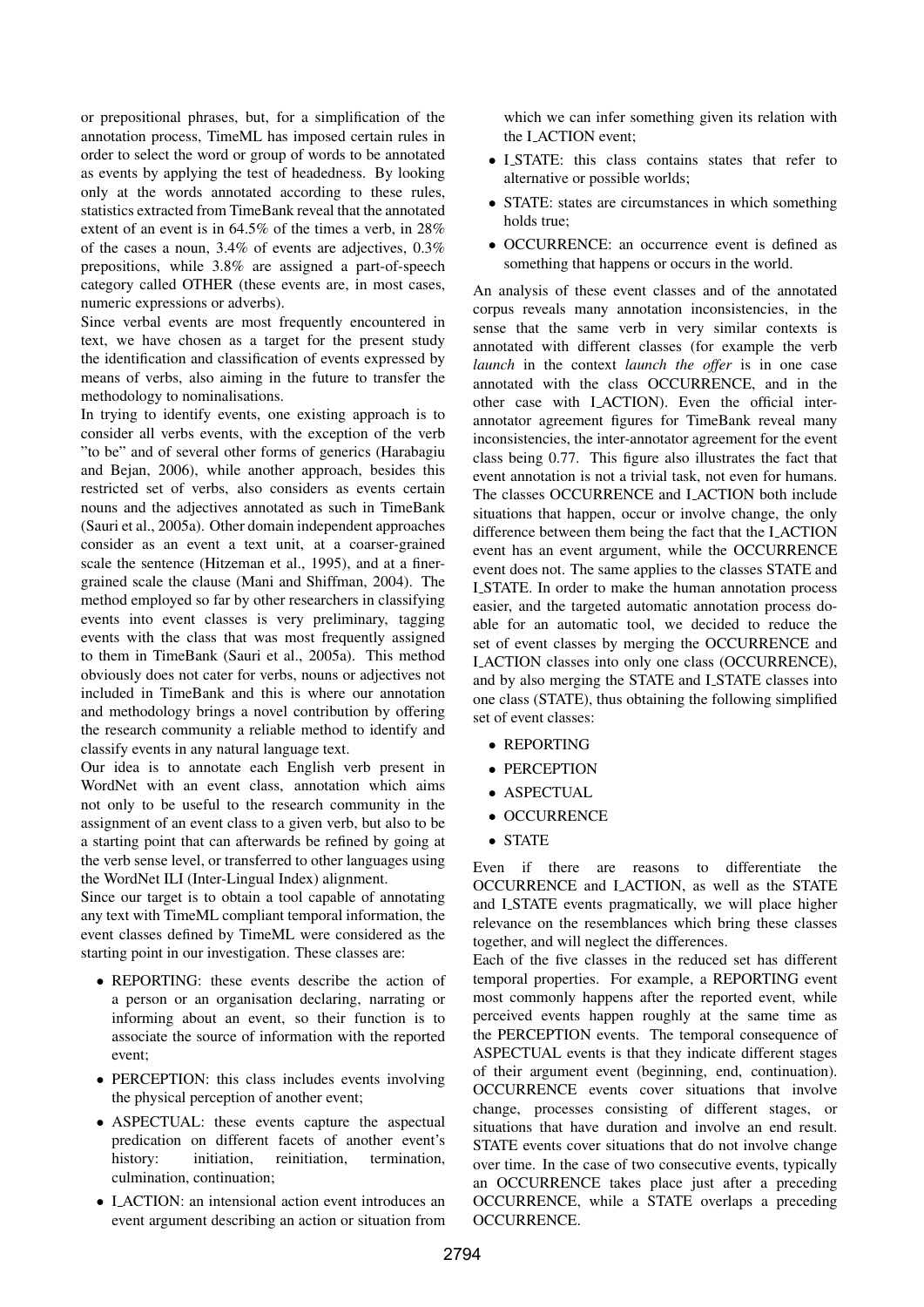# 3. Annotation Methodology

The annotation process takes place in two stages, at the first stage each verb is assigned one WordNet lexicographic file, while at the second stage each verb in turn is assigned one event class by two independent annotators.

### 3.1. Mapping verbs to WordNet Lexicographic Files

WordNet verb senses are grouped into 15 lexicographic files:

- verb.body
- verb.change
- verb.cognition
- verb.communication
- verb.competition
- verb.consumption
- verb.contact
- verb.creation
- verb.emotion
- verb.motion
- verb.perception
- verb.possession
- verb.social
- verb.stative
- verb.weather

Since one verb can have more senses, there are cases when not all verb senses are in the same lexicographic file. In fact, from a total number of 11,306 verbs in WordNet 2.0, only 7,437 verbs have all their senses in the same lexicographic file, for the remaining 3,869 verbs the senses are scattered among several lexicographic files. The first stage in the annotation process is assigning to each English verb only one lexicographic file. The assigned file is the one that maximises the score:

score(file<sub>i</sub>) =  $\sum$  (1/j)

for each j ranging from 1 to the number of senses of the analysed verb.

In the above formula,  $\dot{\mathbf{i}}$  is the sense number and  $\mathbf{file}_i$ is the corresponding lexicographic file assigned to sense j. This formula chooses the lexicographic file that covers most of the important senses of a verb (as one can notice, a higher sense number corresponding to a more frequent sense gives a higher score to its lexicographic file).

### 3.2. Annotation Process

### 3.2.1. Annotation

After each verb is assigned one lexicographic file, two annotators go through each lexicographic file and assign to each verb one of the five event classes described above (REPORTING, PERCEPTION, ASPECTUAL, OCCURRENCE, STATE). Both annotators approach the annotation from two different perspectives and employing different resources.

One annotator looks only at those WordNet senses that motivated the verb's inclusion in the assigned lexicographic file and identifies the event class that offers the highest coverage of those senses.

The other annotator looks up each verb in the Oxford English Dictionary, eliminates all obsolete and rare senses and assigns the class that, according to the annotator's intuition, covers best the remaining senses.

One could argue that annotating verbs for their event type outside a context is not a proper way of doing it, as words do not have meaning in isolation, but only in the context of a sentence. However, we consider that the core meaning of a word can be captured in a lexicographic definition, and the context only favours refinements of that meaning (with some semantic traits being blocked or, on the contrary, favoured to manifest in a certain words combination).

At the end of the annotation process, the cases of agreement/disagreement were carefully analysed. This analysis revealed that, out of 11,306 verbs, the same class was assigned by both annotators in 10,945 cases, meaning an absolute agreement of 96.80%. By investigating the cases of disagreement, we discovered certain issues that were not clearly specified in the annotation guidelines. We therefore decided to clarify the guidelines and to revise the annotation accordingly.

#### 3.2.2. Revision of Guidelines and Annotation

The cases of disagreement revealed annotation errors due to issues in the guidelines that required further clarification.

One issue refers to events that were wrongly annotated as REPORTING. Certain communicative verbs were classified as REPORTING, even if they do not have the ability to report about other events they would take as arguments (in case they could have arguments). Here are some examples of verbs wrongly annotated as REPORTING: *counsel*, *talk*, *compliment*. These verbs cannot occur with arguments denoting events they talk about. One should also be aware that the annotator's choice was influenced by the verb semantics filtered through that person's idiolect and life experience. In the case of the verb *disagree* for example, it is well known that disagreement is most frequently expressed verbally, so, as a result, this verb was initially categorised by one annotator as REPORTING. The same misinterpretation was to blame for some verbs being initially annotated as REPORTING, and only on a second thought as OCCURRENCE: *decree*, *swear*, *badmouth*, etc.

Similarly, some verbs were wrongly annotated with the class PERCEPTION, when they lacked the ability to describe the physical perception of another event, even if they referred to physical perception. Some examples are: *suffer*, *hurt*, *itch*, *miss*.

Another issue was that, in order to annotate a verb as ASPECTUAL, that verb should, in its most frequent usages, take another event as argument, whose aspectual facets it should refer to. Since this was not clearly expressed in the annotation guidelines, verbs like *break out* or *abrogate* were wrongly annotated as ASPECTUAL, even if both *break out* and *abrogate*, with their most frequent senses, neither take other events as arguments, nor do they refer to a certain stage in an event's evolution.

The most important problem we observed by analysing the disagreement cases was that the boundary between what we defined as STATEs and what we defined as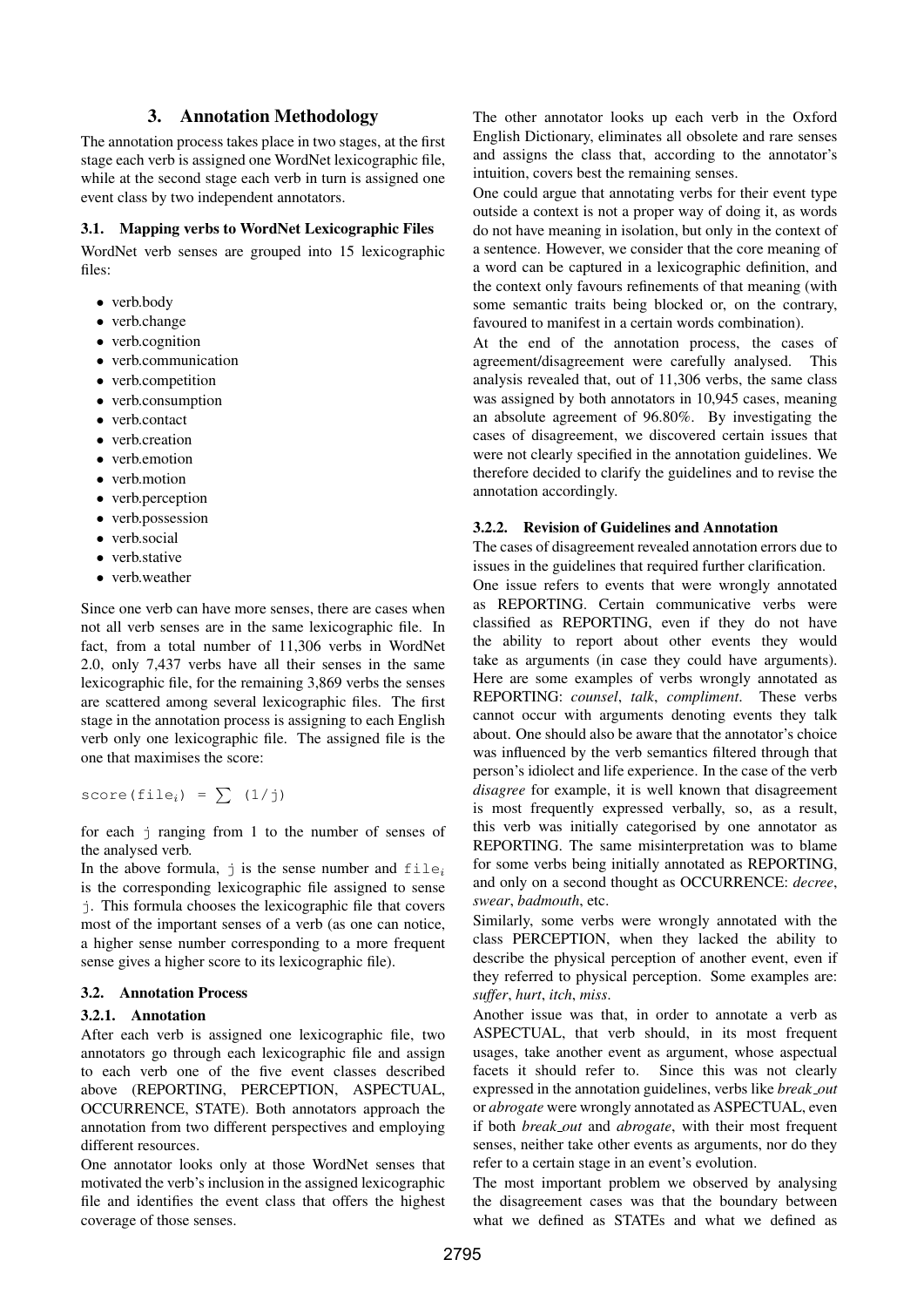OCCURRENCEs was not clear-cut. In many such cases the verbs involved express inner or physiologic processes, whom one of the annotators initially considered STATEs, and the other OCCURRENCEs: *didder*, *retrospect*, *gestate*. After discussing all the above mentioned issues and clarifying the guidelines, both annotators independently adjusted their annotations accordingly for the verbs they did not agree upon, each annotator reconsidering the class they would assign to those verbs, without knowing the other annotator's decision. Finally, inter-annotator agreement was measured on the resulted annotations. Out of 11,306 verbs, the two annotators agreed on the same class being assigned to 11,087 verbs, yielding an absolute agreement of 98.06%. Cohen's kappa statistic(Cohen, 1960), taking also into consideration the proportion of chance agreement, reveals a kappa score of 0.87.

### 3.2.3. Final Decision

The remaining cases of disagreement (accounting for 219 verbs) were then submitted to a third annotator, in order to select only one class per verb from the two distinct annotations. A voting scheme was then applied to the three annotations, and a given verb was assigned the class two out of three annotators agreed on. Still, there were 16 verbs for which the three annotators chose three different classes. For example, in the case of the verb *give out*, one annotator chose the class REPORTING (as it has the meaning *to announce; proclaim; report*, see [1]), another annotator chose the class STATE (as it has the meaning *to emit*, see [2]), and the third annotator chose the class OCCURRENCE (as it has the meaning *to break down, get out of order, fail*, see [3]).

- [1] *He gave out at Macao, that he was bound to Batavia.*
- [2] *The gold gave out its red glow.*
- [3] *The Ruby's engines gave out for a time.*

The final classes assigned to these 16 verbs were decided by a fourth annotation.

# 4. Evaluating our Annotation against TimeBank

Since our initial goal was to obtain a tool capable of identifying and classifying events in natural language texts, the functionality of this tool was broken down into two parts: one which deals with the identification of events, and a second one which fills in the values of the attributes that characterise an event according to the TimeML specification (Sauri et al., 2005b). The TimeML annotation guidelines define the following attributes (and possible values) for an event:

- eventID: unique identification number automatically assigned to each event instance found in text;
- class: each event belongs to one of the following classes: REPORTING, PERCEPTION, ASPECTUAL, I\_ACTION, OCCURRENCE, I STATE, STATE (please refer to section 2. for a detailed description of these values);
- tense: refers to the grammatical category of tense. This attribute can have the values: PRESENT, PAST, FUTURE, INFINITIVE, PRESPART, PASTPART, or NONE;
- aspect: captures the grammatical category of verbal aspect. The possible values for this attribute are: PROGRESSIVE, PERFECTIVE, PERFECTIVE PROGRESSIVE or NONE;
- pos: represents the part of speech corresponding to an event. Its values can be: ADJECTIVE, NOUN, VERB, PREPOSITION, or OTHER;
- polarity: reveals whether the event has happened or not. The possible values for this attribute are: NEG and POS;
- modality: captures the modal information attached to an event (*may*, *can*, *could*, *would*, *should*, *might*).

As this paper is concerned with the annotation of verbs with event classes, it will only cover the identification of both finite and non-finite verbal events, followed by their classification according to the classes used in our annotation (i.e. filling in the value of the TimeML attribute class for each identified verbal event). Due to the fact that TimeBank is the reference corpus annotated according to TimeML, all our evaluations are performed on TimeBank. Since our tool is designed to work on any natural language text, the TimeBank articles are first converted to plain text by eliminating all XML tags, and then processed using Conexor's FDG Parser (Tapanainen and Jaervinen, 1997). This parser returns information on a word's part of speech, morphological lemma and it's functional dependencies on surrounding words. This information is useful for the identification of both finite and non-finite verbal events. In the following, we present individual results obtained for the identification and classification of finite and non-finite verbal events.

# 4.1. Finite Verb Events

# 4.1.1. Identification

The information provided by Conexor's FDG parser is employed in order to detect the full extent of the finite verb phrases that appear in a text. The head of each identified verb phrase, which is usually the last word in the group, is then marked as an event, except the case when the head is any form of the verb *to be*. This exclusion is due to the TimeML guidelines which clearly specify that any occurrence of the verb *to be* as finite main verb are not to be labeled as events. Therefore, all finite main verbs except the verb *to be* are considered events.

In order to compare the performance of this purely syntactic finite verb event identifier against TimeBank, we extracted only the finite verb events annotated in TimeBank, as being those events for which the attribute pos has the value VERB, and the attribute tense has any of the values PAST, PRESENT, FUTURE or NONE. Even if we have noticed non-finite verbs in infinitive that were annotated with the class NONE for the attribute tense, when this attribute should have received the value INFINITIVE, we considered this to be an error in the TimeBank annotation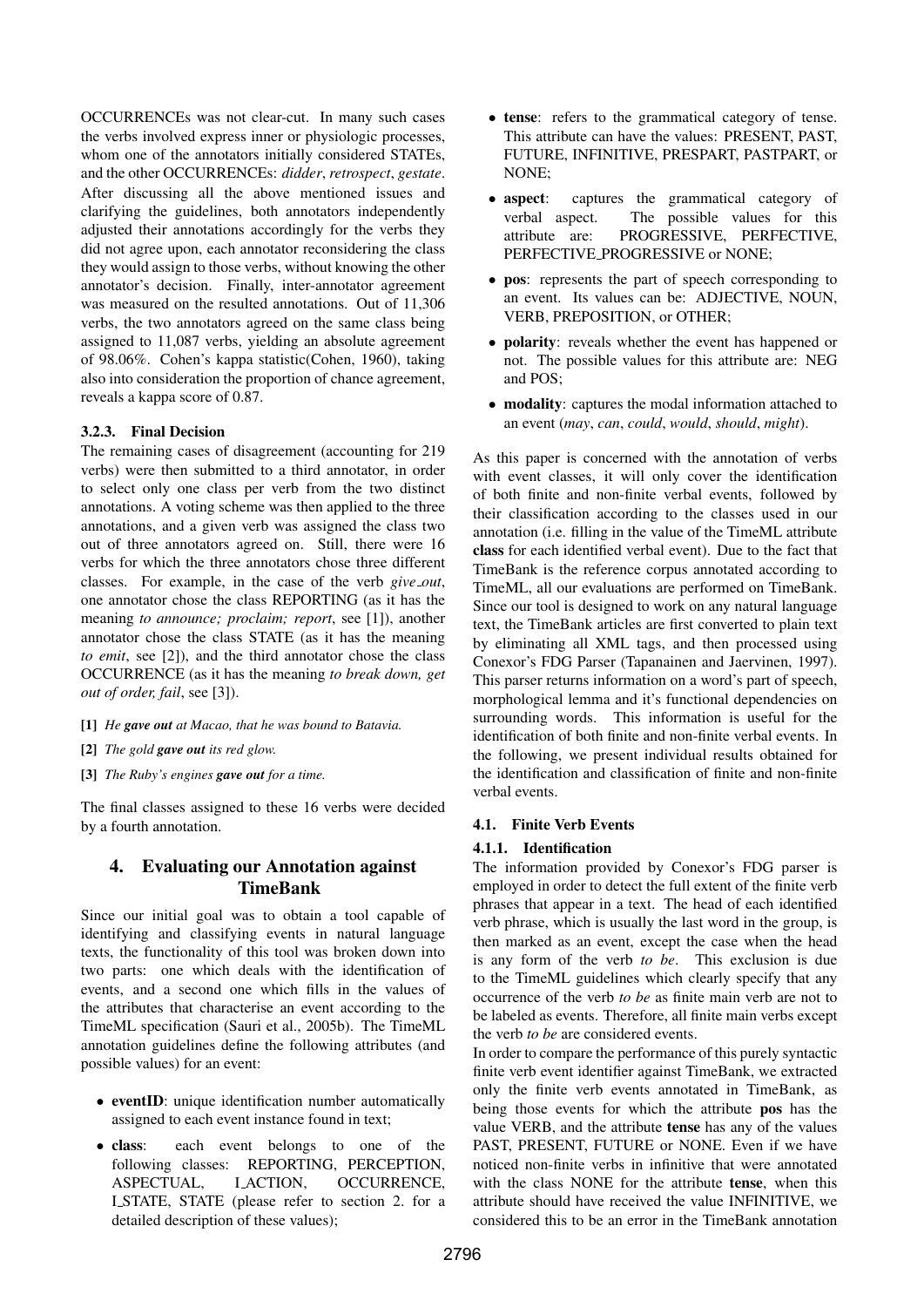and we did not change the way we chose finite verb events from TimeBank.

When comparing the finite verb events we identify with the ones annotated in TimeBank, the following figures are revealed:

- there are 3,845 finite verb events annotated in TimeBank.
- we identify 4,466 finite verb events in all TimeBank articles.
- in 3,602 cases the finite verbs identified by us coincide with those annotated as finite verb events in TimeBank. This leads to a precision of 80.65%, a recall of 93.68%, and an overall f-measure of 86.68% in identifying finite verb events. The low precision obtained in identifying finite verb events has as its main explanation the fact that we do no not attempt to identify verbs with generic usages or verbs present in headlines in order to avoid their annotation.
- in 3,738 cases the finite verbs identified by us are annotated as events in TimeBank. Out of these, 3602 are annotated as finite verb events, 68 as non-finite verb events, 35 have the part of speech set on NOUN, 29 on ADJECTIVE, and 4 on OTHER. A close look at those finite verb events that appear annotated in TimeBank as either non-finite verbs, nouns or adjectives revealed 46 cases wrongly annotated in TimeBank (18 finite verbs wrongly annotated as nonfinite, 15 wrongly annotated as nouns, and 13 wrongly annotated as adjectives), as well as 86 parser errors.

Afterwards, we eliminate the verbs annotated as events in TimeBank from the set of finite verb events we identify  $(4,466 - 3,738 \implies 728)$ , and check how many should have been annotated in TimeBank. The answer is that 284 occurrences of verbs should have been annotated in TimeBank and were not. The remaining 444 finite verb events identified, that should not have been annotated in TimeBank, are due to different reasons.

There are 318 cases that should not receive an annotation according to certain specifications in the guidelines. Generic usages of verbs are not supposed to be annotated, and, since we do not attempt to identify generic finite verbs, we annotate them in 140 cases (e.g. [4]). Events occurring in the headlines of the articles should not receive an annotation (there are 88 cases of finite verb events we identify in headlines, e.g. [5]). Modal verbs and auxiliary verbs not followed by a main verb are also excluded from annotation, and we annotate such verbs in 83 cases (e.g. [6] and [7], respectively). There are also finite verbs appearing in fixed phrased that do not contribute to the meaning of the sentences and they should not be annotated (we annotate 7 such finite verbs, e.g. [8]).

- [4] *Ethnic Albanians comprise 90 percent of the population in Kosovo, but Serbs maintain control through a large military and police presence.*
- [5] *Saddam Seeks End To War With Iran.*
- [6] *We will continue to do everything we can to establish what has happened.*
- [7] *Service industries also showed solid job gains, as did manufacturers, two areas expected to be hardest hit when the effects of the Asian crisis hit the American economy.*
- [8] *You know, since he's been here the stock skyrocketed so, Yeah I think he's doing the right thing.*

There are 126 errors of identification produced by the syntactic parser. These comprise all those cases in which nouns (e.g. [9]), adjectives (e.g. [10]), adverbs (e.g. [11]), prepositions (e.g. [12]) or conjunctions (e.g. [13]) were annotated as finite verbs, and also cases of ungrammatical sentences (e.g. [14]), and non-finite verbs (e.g. [15]) that are tagged as finite ones.

- [9] *The Pentagon said that Defense Secretary Dick Cheney is considering urging Bush to order a national callup of armed forces reserves for active duty because of the drain on units sending soldiers abroad.*
- [10] *Last year, Russian officials assailed Ukraine for holding joint naval exercises with NATO in the Black Sea an area Moscow considers its own turf.*
- [11] *Live from Atalanta, good evening Lynne Russell, CNN headline news.*
- [12] *His advisers said the results reflected not just from balancing the budget, but also initiatives like improved access to education and training and the opening of foreign markets to trade.*
- [13] *Prime Minister Benjamin Netanyahu told his Cabinet on Sunday that Israel was willing to withdraw from southern Lebanon provided Israel's northern frontier could be secured.*
- [14] *In Hong Kong, is always belongs to the seller's market.*
- [15] *In a long verbal attack read on Iraqi television Thursday, Saddam repeatedly called Bush "a liar" and said a shooting war could produce body bags courtesy of Baghdad.*

#### 4.1.2. Classification

The aim of annotating the WordNet verbs with TimeML classes was to automatically apply it to any natural language text and assign a class to each identified verbal event. Therefore, in order to evaluate and demonstrate the usefulness of our annotation, we apply it to the finite verb events we correctly identify in the TimeBank articles (in terms of text span and according to the existing TimeBank annotation), i.e. 3,602 cases (see 4.1.1.). This is done by looking up the class assigned to each finite verb identified and comparing it against the one annotated in TimeBank.

From the 3,602 finite verb occurrences, 3,526 are found in WordNet and therefore a corresponding class exists in our annotation. The remaining 76 do not appear in WordNet (73 are phrasal verbs, like *succeed in*, one is a parser error *placed*, one is a verb whose absence from WordNet is quite strange - *pend*, and the last one is *nose-dive* which appears in WordNet as *nosedive*). In the case of phrasal verbs, we automatically assign them the class corresponding to the original verb obtained by deleting the particle, even if we are aware that the meaning, and consequently the attached class, may be different.

When comparing the class that is assigned in our annotation to a certain verb, with the class annotated in TimeBank, we correctly classify 3,053 cases out of 3,602 (i.e. 84.75%).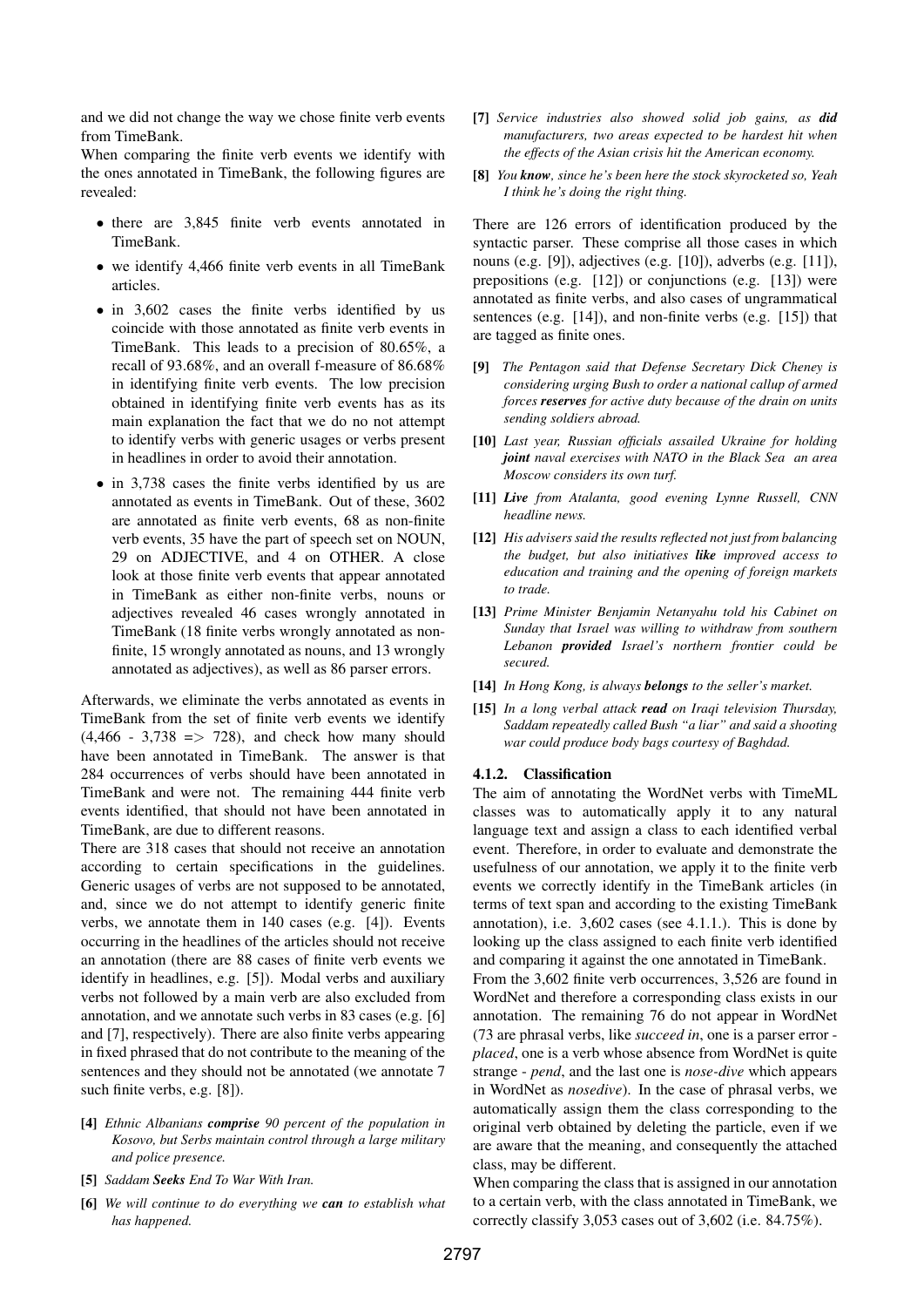One baseline we could consider would be assigning to all finite verb events the most frequent class encountered in TimeBank (i.e. OCCURRENCE), this resulting in 1,982 correctly classified cases, yielding an accuracy of 55.02%. Apart from this baseline, a classifier is trained by ten fold cross validation on TimeBank to assign to each verb the most frequent class assigned to it by manual annotation in TimeBank, this resulting in 3,116 verb occurrences being correctly classified. This yields an accuracy of 86.50%, only 1.75% higher than the precision and recall obtained by applying our annotation. Therefore, we can conclude that our annotation applied to the TimeBank articles provides the correct class for a number of cases that is very close to the maximum number of cases that can be correctly identified by adhering to the "one class per verb" paradigm. In section 4.1.1. we discussed the fact that we identified 284 finite verb occurrences that should have been annotated in TimeBank and were not. These cases were annotated manually with the corresponding event classes, and then we automatically checked how many of these cases we would have correctly assigned a class to by using our annotation, and the result was 245 (i.e. 86.26%).

If, instead of looking at each finite verb occurrence in TimeBank, we examine individual verbs (lemmas), we notice that there are 769 unique finite verbs appearing in TimeBank. In 649 (i.e. 84.39%) of the cases the class we assigned to a particular verb is equal to the most frequent class assigned to it in TimeBank.

The finite verbs having the class assigned by our annotation different than the most frequent class encountered in TimeBank, accounting for 120 cases, were analysed in detail, in order to identify what caused this disagreement.

In most of the cases, the verb senses used in TimeBank are different to the most frequent senses a verb is normally used with. For example, the verb *abandon* appears twice in TimeBank (e.g. [16]), and both times it is annotated as ASPECTUAL. But its usage with the sense of putting an end to an event is encountered more seldom than the senses of leaving behind, of emptying, of deserting. This verb has received the class OCCURRENCE in our annotation, but its most frequent class found in TimeBank is ASPECTUAL.

### [16] *However, StatesWest isn't abandoning its pursuit of the much-larger Mesa.* (ASPECTUAL in TimeBank)

Also, there are 31 verbs for which the most frequent class assigned in TimeBank should have been the one we annotated. This is due to errors of annotation in TimeBank. One example would be the verb *split*, which appears once in TimeBank annotated as ASPECTUAL (see [17]), while in our annotation it is assigned the class OCCURRENCE. Another example would be the verb *state*, which appears twice as finite verb in TimeBank and is once annotated as OCCURRENCE (see [18]), and once as REPORTING (see [19]), the most frequent class selected being OCCURRENCE. In our annotation the verb *state* is annotated as REPORTING.

[17] *No successor was named, and Mr. Reupke's duties will be split among three other senior Reuters executives, the*

*company said.* (ASPECTUAL in TimeBank)

- [18] *I was pleased that Ms. Currie's lawyers stated unambiguously this morning... that she's not aware of any unethical conduct.* (OCCURRENCE in TimeBank)
- [19] *Organizers state the two days of music, dancing, and speeches is expected to draw some two million people.* (REPORTING in TimeBank)

We have also encountered errors in our annotation by checking these cases of disagreement with the most frequent class annotated in TimeBank. There are 6 verbs for which we concluded that we have assigned the wrong class. One example would be the verb *plan*, which we have seen as an on-going process of devising a plan, and therefore we assigned it the class OCCURRENCE. In TimeBank it appears 17 times denoting STATEs (e.g. [20]), being probably understood with the sense of having a certain intention.

[20] *Kuchma also planned to visit Russian gas giant Gazprom , most likely to discuss Ukraine's dlrs 1.2 billion debt to the company.* (I STATE in TimeBank)

Even if there are cases in which our annotation fails to provide the most appropriate class for a certain verb occurrence, the results obtained so far prove that our methodology and verb annotation can be useful not only in detecting the event classes for already annotated TimeBank events, but also in detecting and classifying new events missed by the TimeBank annotators.

# 4.2. Non-finite Verb Events

# 4.2.1. Identification

Based on the output of Conexor's FDG parser, the full extent of all non-finite verb phrases is identified. As in the case of finite verbs, only the head of each non-finite verb phrase is automatically annotated as an event. The only exception to this process is any non-finite form of the verb *to be*.

The non-finite events annotated in the gold standard corpus (TimeBank) are extracted by selecting only those events for which the attribute pos has the value VERB, and the attribute tense ranges over the values INFINITIVE, PRESPART and PASTPART.

A comparison of the non-finite verbal events annotated in TimeBank with the ones automatically identified by the parser revealed the following:

- there are 1,274 non-finite verb events annotated in TimeBank.
- we identify 1,819 non-finite verb events in all TimeBank articles.
- in 1,136 of the cases the non-finite verb events we identify are also annotated in TimeBank. This leads to a precision of 62.45%, a recall of 89.16%, and an overall f-measure of 73.45% in identifying non-finite verb events.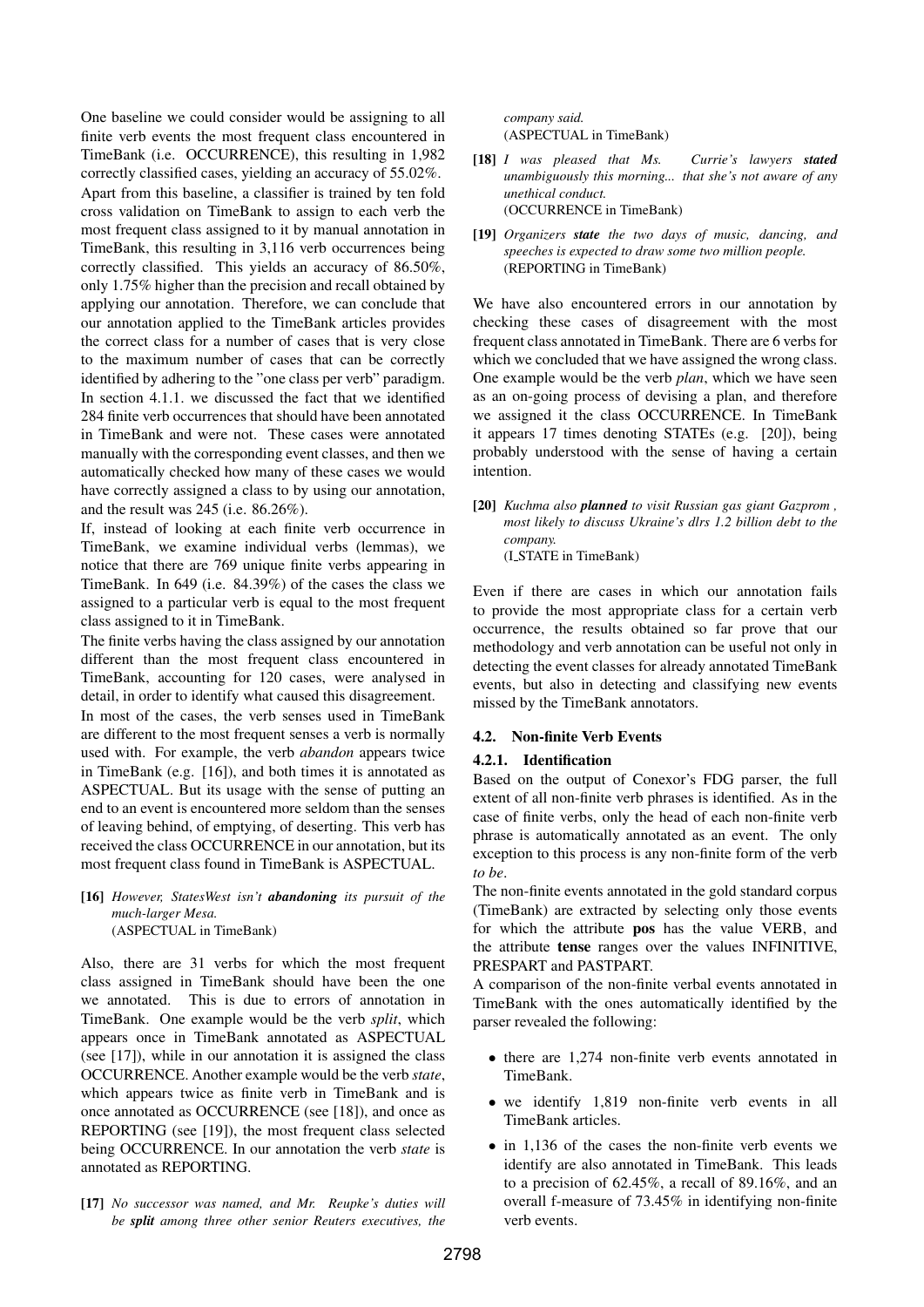• in 1,356 cases the non-finite verbs identified by our parser are annotated as events in TimeBank. Out of these, 1,136 are annotated as non-finite verb events, 123 as finite verb events, 84 have the part of speech set on NOUN, 12 on ADJECTIVE, and 1 on OTHER. A careful examination of those non-finite verb events that appear annotated in TimeBank as either finite verbs, nouns or adjectives reveals 125 cases wrongly annotated in TimeBank (70 non-finite verbs wrongly annotated as finite, 48 wrongly annotated as nouns, and 7 wrongly annotated as adjectives), as well as 94 parser errors.

An analysis of the non-finite verbs identified by our parser, but not annotated as events in TimeBank (463 cases) reveals the fact that 252 of them should have been annotated.

For the remaining 211 cases, their presence in our list of non-finite verbs not labeled as events is fully justified, as they were not supposed to be annotated according to certain specifications in the guidelines.

As in the case of the finite verbs, generic usages should not be annotated, but since we do not attempt to identify generic verbs, we annotate them in 64 cases (e.g. [21]). Among these, 19 instances account for certain verbs that form generic expressions used to elaborate in more detail on something previously mentioned (e.g. *related to* [22]). There are also 15 cases we consider generic because the non-finite verbs are employed in noun phrases to qualify certain characteristics of the noun they syntactically depend on (e.g. *civil rights monitoring group*, *detonating cord*).

- [21] *So for Hong Kong, it's time, as investment bankers like to say, to reposition.*
- [22] *In addition, Hadson said it will write off about* \$*3.5 million in costs related to international exploration leases where exploration efforts have been unsuccessful.*

Apart from generic usages, we also encountered 64 nonfinite verbs occurring in article headlines, which should not receive an annotation (e.g. [23]). Modal and auxiliary verbs, also excluded from annotation, were identified 4 times (e.g. [24]). Three non-finite verbs appear in fixed phrases that do not contribute to the sentence meaning and they should not be annotated (e.g. [25]).

- [23] *Qantas to run daily flights between Australia and India*
- [24] *"Those fumes will exhaust themselves, and the manufacturing sector is going to start getting beat up in the spring."*
- [25] *He added, "This has nothing to do with Marty Ackerman and it is not designed, particularly, to take the company private."*

There are 76 errors of identification produced by the syntactic parser. These include the cases in which nouns (e.g. [26]), finite verbs (e.g. [27]), but mostly prepositions (e.g. [28]) are annotated as non-finite verbs.

- [26] *And nails found in the Atlanta abortion clinic bombing are identical to those discovered at Rudolph's storage shed in north Carolina.*
- [27] *Geraldine Brooks in Amman, Jordan, and Craig Forman in Cairo, Egypt, contributed to this article.*

[28] *Ranariddh's loyalists, including Nhek Bunchhay, his top military commander, went into hiding or fled the capital.*

It is a well known fact that annotating events is by far a very difficult and tedious task, even for human annotators. It is normal for annotators either to annotate extra events that should not have been annotated, or to miss out events that they probably did not consider relevant or that they simply did not notice because of being tired or bored. Therefore, we assume it is only normal to find events that should have been annotated and were not, even if there were a human annotator and not an automatic tool performing the annotation. One thing we have noticed is that the percentage of finite verbs that should have been annotated (284 out of 728 analysed cases  $\approx$  39.01%) is much lower than the percentage of non-finite verbs that should have been considered events (252 out of 463 analysed cases  $\Rightarrow$  54.42%). This reflects the assumption that finite verbs capture the most important information in a sentence, and therefore the information expressed by non-finite verbs is more often not considered relevant for annotation purposes.

### 4.2.2. Classification

At this stage our annotation is applied to the non-finite verbal events identified by our parser that are also annotated in TimeBank (1,136 occurrences). The class assigned to each verb in our annotation matches the class annotated in TimeBank in 991 cases, thus the precision and recall we obtain in assigning the correct class to non-finite verbal events is 87.23%. Only two verbs do not appear in WordNet (*dole* and *downsize*).

A baseline scenario could correspond to all non-finite verbal events receiving the most frequent class annotated in the corpus (i.e. OCCURRENCE), this being successful in 966 cases (i.e. 85.03%).

By applying ten fold cross validation on TimeBank (i.e. splitting all occurrences of non-finite verbal events into 10 files, then choosing for each verb its most frequent class annotated in nine files, and finally assigning the chosen classes to all verbs in the remaining file) 995 instances are annotated correctly, yielding an accuracy of 87.58%.

Our annotation is also applied to those 252 instances of non-finite verbs that should have received an annotation in TimeBank (please refer to section 4.2.1. for more details). The result of this automatic classification process is compared against the manually annotated data, revealing 213 non-finite verb instances correctly classified (84.52%). By examining, instead of verb occurrences, individual verbs (lemmas), 470 unique non-finite verbs are found annotated as events in TimeBank. In 416 cases the class we assign to a verb coincides to the one most frequently annotated in the corpus, therefore our decision on an event class coincides with the class revealed by existing annotated data for 88.51% of the verbs.

For 54 verbs, the most frequent class annotated in TimeBank is different to the one we considered appropriate. In most cases, it is just a matter of a particular sense or usage that appears more frequently in the TimeBank articles. For example, the verb *include* appears only once in TimeBank (see [29]), that instance being annotated as OCCURRENCE, as the verb is used in the sense of adding